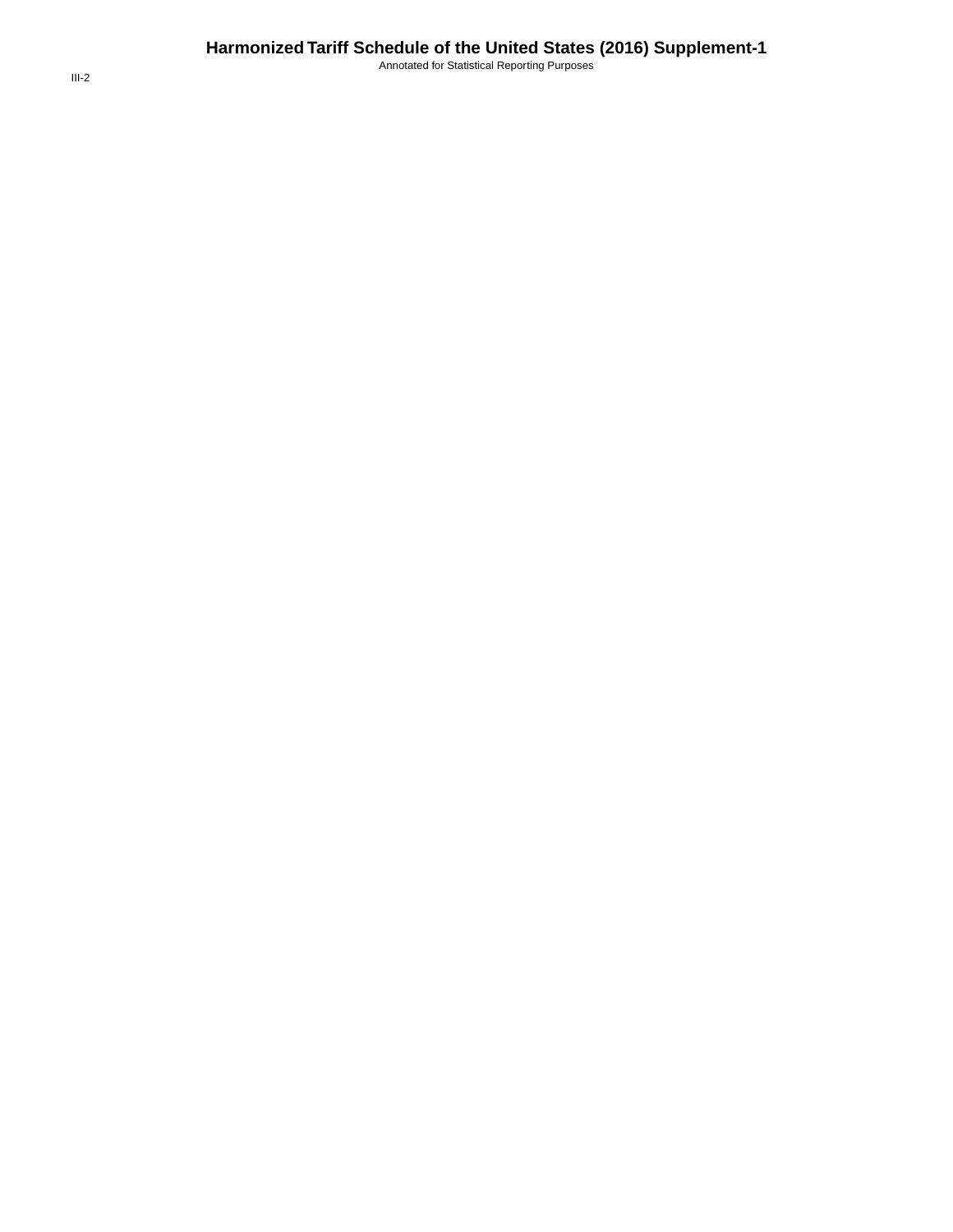Annotated for Statistical Reporting Purposes

#### CHAPTER 15

#### ANIMAL OR VEGETABLE FATS AND OILS AND THEIR CLEAVAGE PRODUCTS; PREPARED EDIBLE FATS; ANIMAL OR VEGETABLE WAXES

#### **Notes**

III 15-1

- 1. This chapter does not cover:
	- (a) Pig fat or poultry fat, of heading 0209;
	- (b) Cocoa butter, fat or oil (heading 1804);
	- (c) Edible preparations containing by weight more than 15 percent of the products of heading 0405 (generally chapter 21);
	- (d) Greaves (heading 2301) or residues of headings 2304 to 2306;
	- (e) Fatty acids, prepared waxes, medicaments, paints, varnishes, soap, perfumery, cosmetic or toilet preparations, sulfonated oils or other goods of section VI; or
	- (f) Factice derived from oils (heading 4002).
- 2. Heading 1509 does not apply to oils obtained from olives by solvent extraction (heading 1510).
- 3. Heading 1518 does not cover fats or oils or their fractions, merely denatured, which are to be classified in the heading appropriate to the corresponding undenatured fats and oils and their fractions.
- 4. Soap-stocks, oil foots and dregs, stearin pitch, glycerol pitch and wool grease residues fall in heading 1522.

#### Subheading Note

1. For the purposes of subheadings 1514.11 and 1514.19, the expression "low erucic acid rape or colza oil" means the fixed oil which has an erucic acid content of less than 2 percent by weight.

#### Additional U.S. Note

1. Products of American fisheries are provided for in chapter 98.

#### **Statistical Notes**

- 1. The unit of quantity "kg cmsc" (kilograms cows' milk solids content) includes all cows milk components other than water.
- 2. For the purposes of this chapter, the expression "Certified organic" refers to a fresh or processed agricultural product that is certified to the United States Department of Agriculture National Organic Program Regulation (7 CFR 205), the Canadian Organic Products Regulations (SOR/2006-338 COPR), the European Union (EU) Council Regulation (EC) No.834/2007 and Commission Regulations (EC) No. 889/2008 and 1235/2008, the Japanese Agricultural Standard (JAS) for Organic Plants (Notification No. 1605 of 2005) and the JAS for Organic Processed Foods (Notification No. 1606 of 2005), or the Republic of Korea Act on Promotion of Environmentally-Friendly Agriculture and Fisheries and Management of and Support for Organic Food, and its implementing regulations for processed foods, or the Swiss Ordinance on Organic Farming and the Labeling of Organically Produced Products and Foodstuffs (910.18) and Federal Department of Economic Affairs, Education and Research (EAER) Ordinance on Organic Farming of 22 September 1997 (910.181) and its regulations.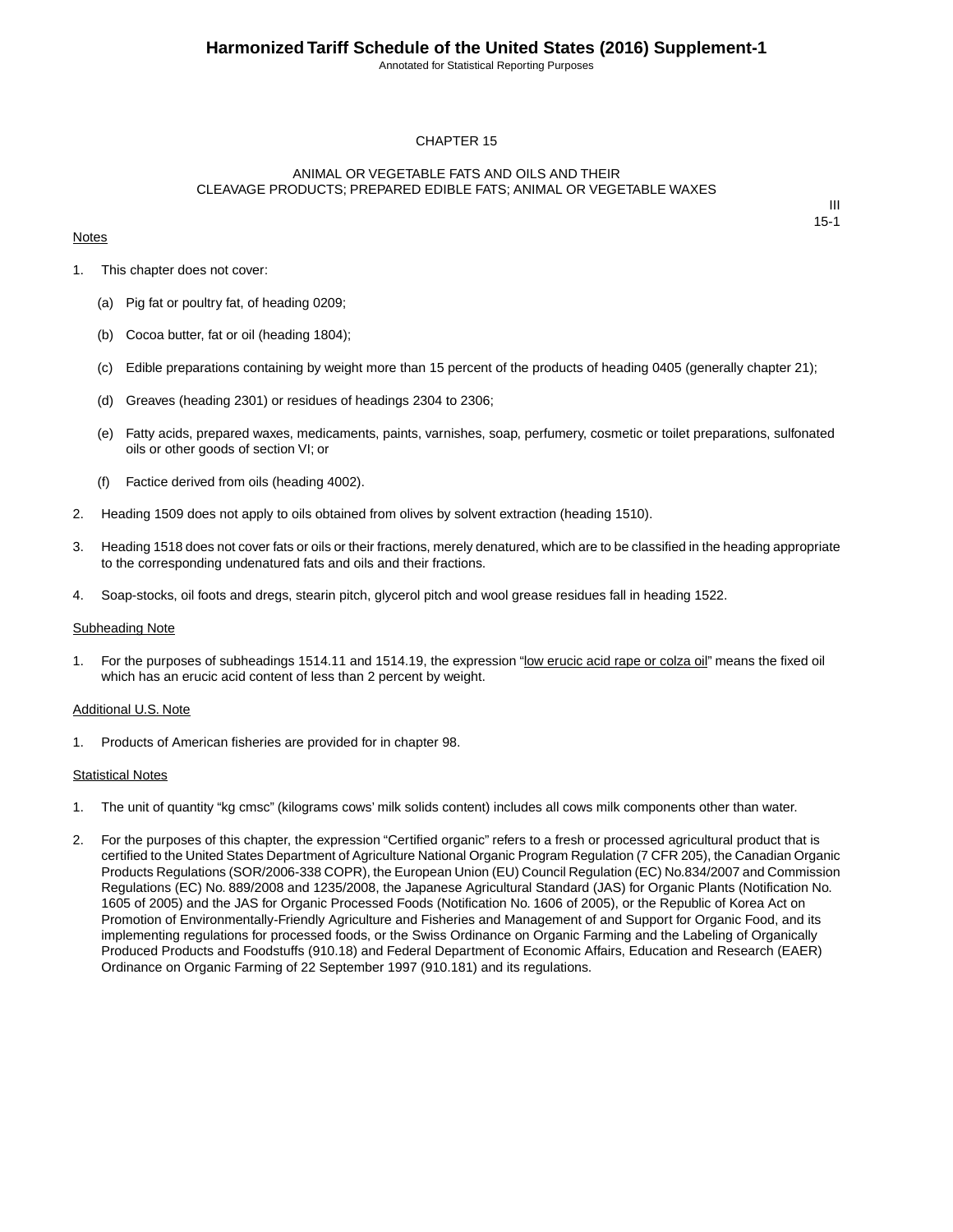Annotated for Statistical Reporting Purposes

| Heading/<br>Subheading | Stat.<br>Suf- | Article Description                                                          | Unit<br>of |             | Rates of Duty<br>$\mathbf{1}$                                                          | $\overline{2}$ |
|------------------------|---------------|------------------------------------------------------------------------------|------------|-------------|----------------------------------------------------------------------------------------|----------------|
|                        | fix           |                                                                              | Quantity   | General     | Special                                                                                |                |
| 1501                   |               | Pig fat (including lard) and poultry fat, other than that of heading         |            |             |                                                                                        |                |
| 1501.10.00 00          |               | 0209 or 1503:                                                                |            |             | Free (A+, AU, BH,<br>CA, CL, CO, D, E,<br>IL, JO, KR, MA,<br>MX, OM, P, PA,<br>PE, SG) | $6.6$ ¢/kg     |
| 1501.20.00             |               |                                                                              |            | 3¢/kg       | Free (A+, AU, BH,<br>CA, CL, CO, D, E,<br>IL, JO, KR, MA,<br>MX, OM, P, PA,<br>PE, SG) | 6.6¢/kg        |
|                        | 40            |                                                                              |            |             |                                                                                        |                |
|                        | 60            |                                                                              |            |             |                                                                                        |                |
|                        | 80            |                                                                              |            |             |                                                                                        |                |
| 1501.90.00             | 00            |                                                                              |            |             | Free (A+, AU, BH,<br>CA, CL, CO, D, E,<br>IL, JO, KR, MA,<br>MX, OM, P, PA,<br>PE, SG) | $6.6$ ¢/kg     |
| 1502                   |               | Fats of bovine animals, sheep or goats, other than those of<br>heading 1503: |            |             |                                                                                        |                |
| 1502.10.00             |               |                                                                              |            | $0.43$ ¢/kg | Free (A+, AU, BH,<br>CA, CL, CO, D, E,<br>IL, JO, KR, MA,<br>MX, OM, P, PA,<br>PE, SG) | 7.7¢/kg        |
|                        | 20            |                                                                              |            |             |                                                                                        |                |
|                        | 40            |                                                                              |            |             |                                                                                        |                |
| 1502.90.00             | 00            |                                                                              |            | $0.43$ ¢/kg | Free (A+, AU, BH,<br>CA, CL, CO, D, E,<br>IL, JO, KR, MA,<br>MX, OM, P, PA,<br>PE, SG) | 7.7¢/kg        |
| 1503.00.00 00          |               | Lard stearin, lard oil, oleostearin, oleo-oil and tallow oil, not            |            |             | Free (A+, AU, BH,<br>CA, CL, CO, D, E,<br>IL, JO, KR, MA,<br>MX, OM, P, PA,<br>PE, SG) | 8.8¢/kg        |

III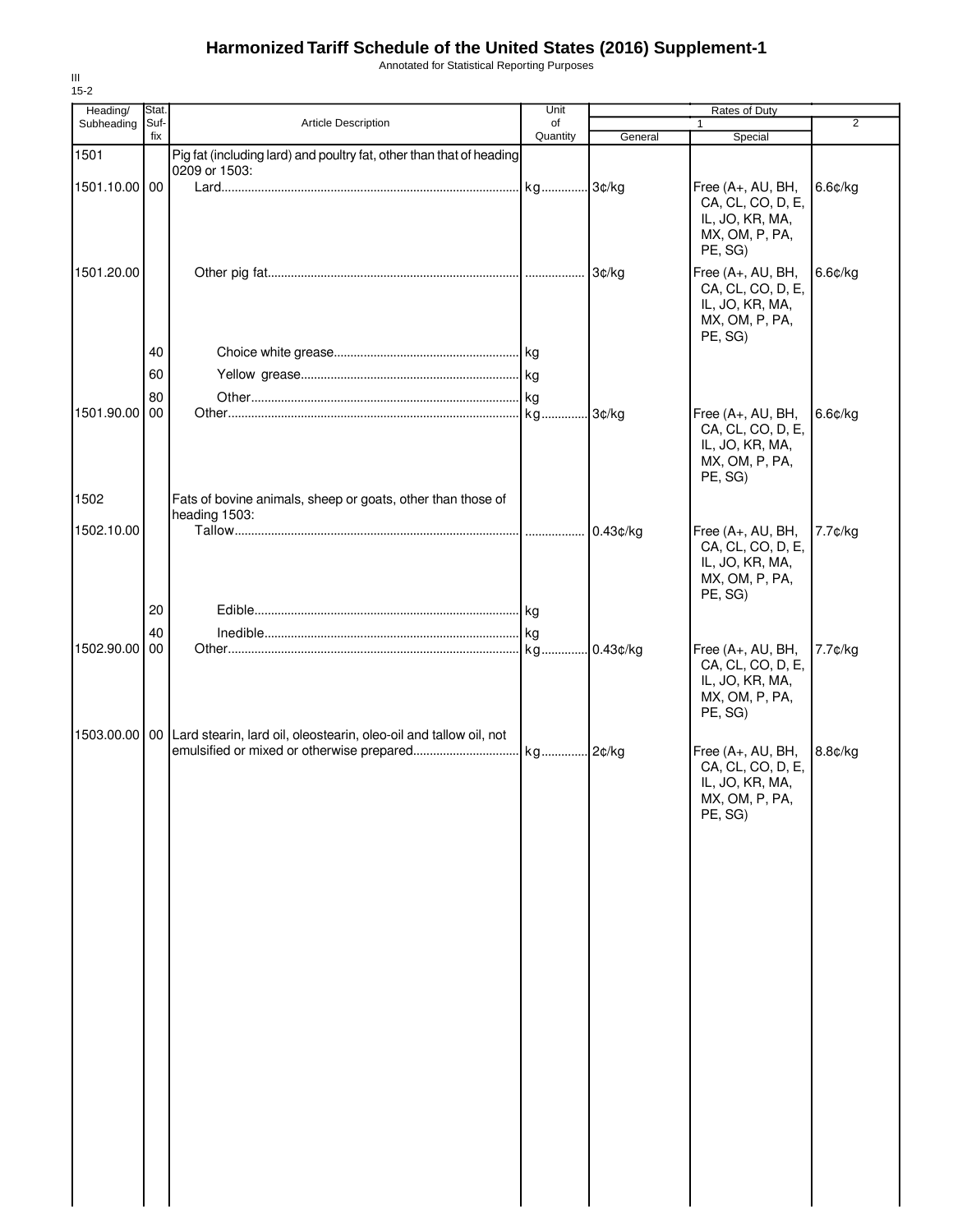Annotated for Statistical Reporting Purposes

| Heading/      | Stat.       |                                                                                                                       | Unit           |                | <b>Rates of Duty</b>                                                                   |                  |
|---------------|-------------|-----------------------------------------------------------------------------------------------------------------------|----------------|----------------|----------------------------------------------------------------------------------------|------------------|
| Subheading    | Suf-<br>fix | <b>Article Description</b>                                                                                            | of<br>Quantity | General        | $\mathbf{1}$<br>Special                                                                | 2                |
| 1504          |             | Fats and oils and their fractions, of fish or marine mammals,<br>whether or not refined, but not chemically modified: |                |                |                                                                                        |                  |
| 1504.10       |             | Fish-liver oils and their fractions:                                                                                  |                |                |                                                                                        |                  |
| 1504.10.20 00 |             |                                                                                                                       |                |                |                                                                                        | Free             |
| 1504.10.40 00 |             |                                                                                                                       |                |                | Free (A+, AU, BH,<br>CA, CL, CO, D, E,<br>IL, JO, KR, MA,<br>MX, OM, P, PA,<br>PE, SG) | $6.6¢/kg + 10%$  |
| 1504.20       |             | Fats and oils and their fractions, of fish, other than liver<br>oils:                                                 |                |                |                                                                                        |                  |
| 1504.20.20 00 |             |                                                                                                                       |                |                |                                                                                        | Free             |
| 1504.20.40 00 |             |                                                                                                                       |                |                | Free (A, AU, BH,<br>CA, CL, CO, D, E,<br>IL, JO, KR, MA,<br>MX, OM, P, PA,<br>PE, SG)  | 8¢/kg            |
| 1504.20.60    |             |                                                                                                                       |                | $1.5¢/kg + 5%$ | Free (A, AU, BH,<br>CA, CL, CO, D, E,<br>IL, JO, KR, MA,<br>MX, OM, P, PA,<br>PE, SG)  | $6.6$ ¢/kg + 20% |
|               | 20          |                                                                                                                       |                |                |                                                                                        |                  |
| 1504.30.00    | 40<br>00    |                                                                                                                       |                |                | Free (A, AU, BH,<br>CA, CL, CO, D, E,<br>IL, JO, KR, MA,<br>MX, OM, P, PA,<br>PE, SG)  | $6.6¢/kg + 20%$  |
| 1505.00       |             | Wool grease and fatty substances derived therefrom (including<br>lanolin):                                            |                |                |                                                                                        |                  |
| 1505.00.10 00 |             |                                                                                                                       |                |                | Free (A, AU, BH,<br>CA, CL, CO, D, E,<br>IL, JO, KR, MA,<br>MX, OM, P, PA,<br>PE, SG)  | 9.5¢/kg          |
| 1505.00.90 00 |             |                                                                                                                       |                |                | Free (A, AU, BH,<br>CA, CL, CO, D, E,<br>IL, JO, KR, MA,<br>MX, OM, P, PA,<br>PE, SG)  | 27%              |
|               |             | 1506.00.00 00 Other animal fats and oils and their fractions, whether or not                                          |                |                | Free (A, AU, BH,<br>CA, CL, CO, D, E,<br>IL, JO, KR, MA,<br>MX, OM, P, PA,<br>PE, SG)  | 20%              |
|               |             |                                                                                                                       |                |                |                                                                                        |                  |
|               |             |                                                                                                                       |                |                |                                                                                        |                  |
|               |             |                                                                                                                       |                |                |                                                                                        |                  |
|               |             |                                                                                                                       |                |                |                                                                                        |                  |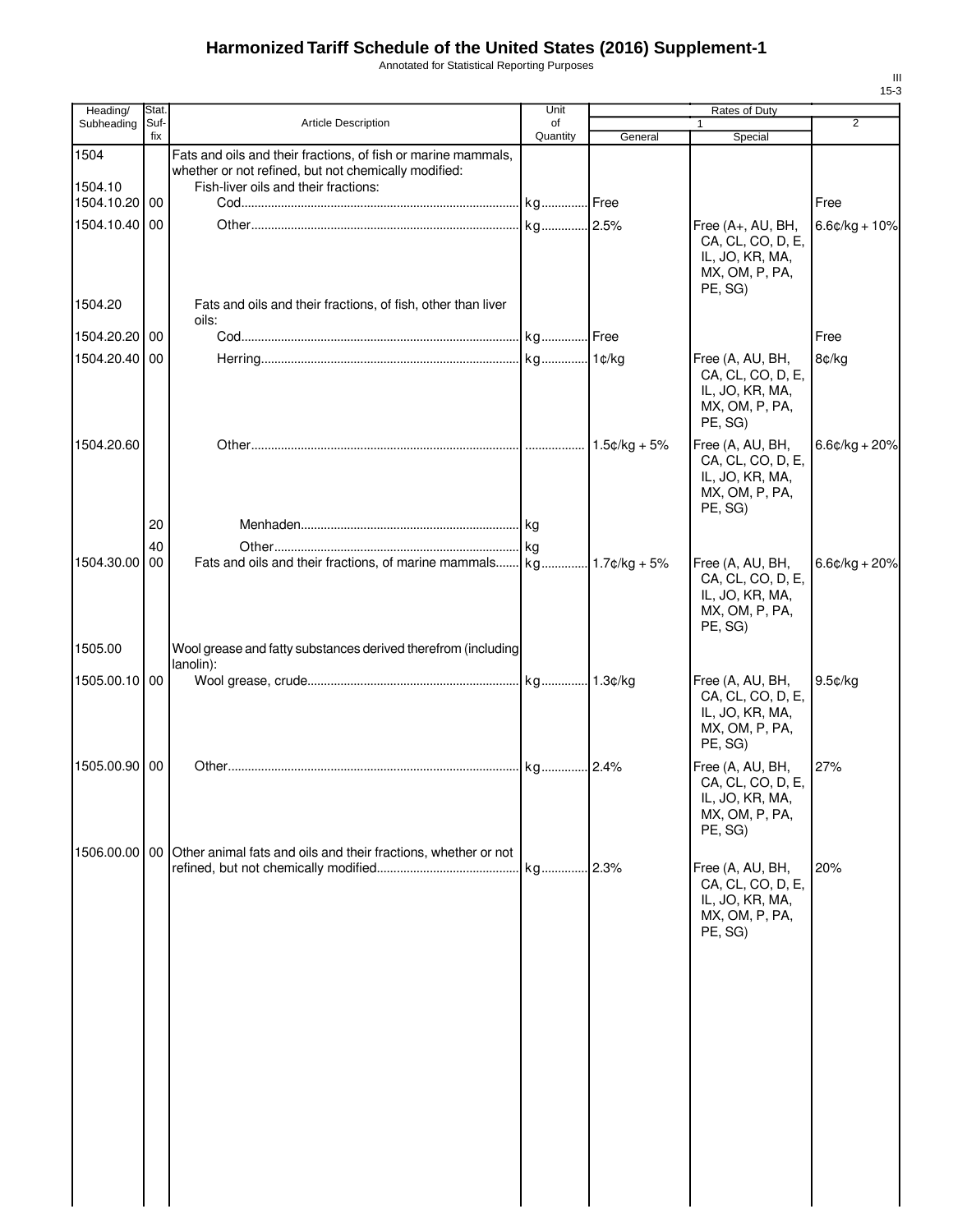Annotated for Statistical Reporting Purposes

| Heading/<br>Subheading | Stat.<br>Suf- | Article Description                                                                                               | Unit<br>of |         | Rates of Duty<br>$\mathbf{1}$                                                                               | $\overline{2}$ |
|------------------------|---------------|-------------------------------------------------------------------------------------------------------------------|------------|---------|-------------------------------------------------------------------------------------------------------------|----------------|
|                        | fix           |                                                                                                                   | Quantity   | General | Special                                                                                                     |                |
| 1507                   |               | Soybean oil and its fractions, whether or not refined, but not                                                    |            |         |                                                                                                             |                |
| 1507.10.00 00          |               | chemically modified:                                                                                              |            |         | Free (A+, AU, BH,<br>CA, CL, CO, D, E,<br>IL, JO, MA, MX,<br>OM, P, PA, PE,<br>SG)<br>5.4% (KR)             | 45%            |
| 1507.90                |               | Other:                                                                                                            |            |         |                                                                                                             |                |
| 1507.90.20 00          |               | Pharmaceutical Grade meeting FDA requirements for<br>use in intravenous fat emulsions, valued over \$5/kg kg Free |            |         |                                                                                                             | 10%            |
| 1507.90.40             |               |                                                                                                                   |            |         | Free (A+, AU, BH,<br>CA, CL, CO, D, E,<br>IL, JO, MA, MX,<br>OM, P, PA, PE,<br>SG)<br>5.4% (KR)             | 45%            |
|                        | 20            | Once-refined (subjected to alkali or caustic wash,                                                                |            |         |                                                                                                             |                |
|                        | 40            | Other (fully refined, washed, bleached or                                                                         |            |         |                                                                                                             |                |
| 1508                   |               | Peanut (ground-nut) oil and its fractions, whether or not refined,<br>but not chemically modified:                |            |         |                                                                                                             |                |
| 1508.10.00 00          |               |                                                                                                                   |            |         | Free (A+, BH, CA,<br>CL, CO, D, E, IL,<br>JO, KR, MX, OM,<br>P, PA, PE, SG)<br>0.6¢/kg (MA)<br>2.4¢/kg (AU) | 8.8¢/kg        |
| 1508.90.00 00          |               |                                                                                                                   |            |         | Free (A+, BH, CA,<br>CL, CO, D, E, IL,<br>JO, KR, MX, OM,<br>P, PA, PE, SG)<br>0.6¢/kg (MA)<br>2.4¢/kg (AU) | 8.8¢/kg        |
|                        |               |                                                                                                                   |            |         |                                                                                                             |                |
|                        |               |                                                                                                                   |            |         |                                                                                                             |                |
|                        |               |                                                                                                                   |            |         |                                                                                                             |                |
|                        |               |                                                                                                                   |            |         |                                                                                                             |                |
|                        |               |                                                                                                                   |            |         |                                                                                                             |                |
|                        |               |                                                                                                                   |            |         |                                                                                                             |                |
|                        |               |                                                                                                                   |            |         |                                                                                                             |                |
|                        |               |                                                                                                                   |            |         |                                                                                                             |                |
|                        |               |                                                                                                                   |            |         |                                                                                                             |                |

III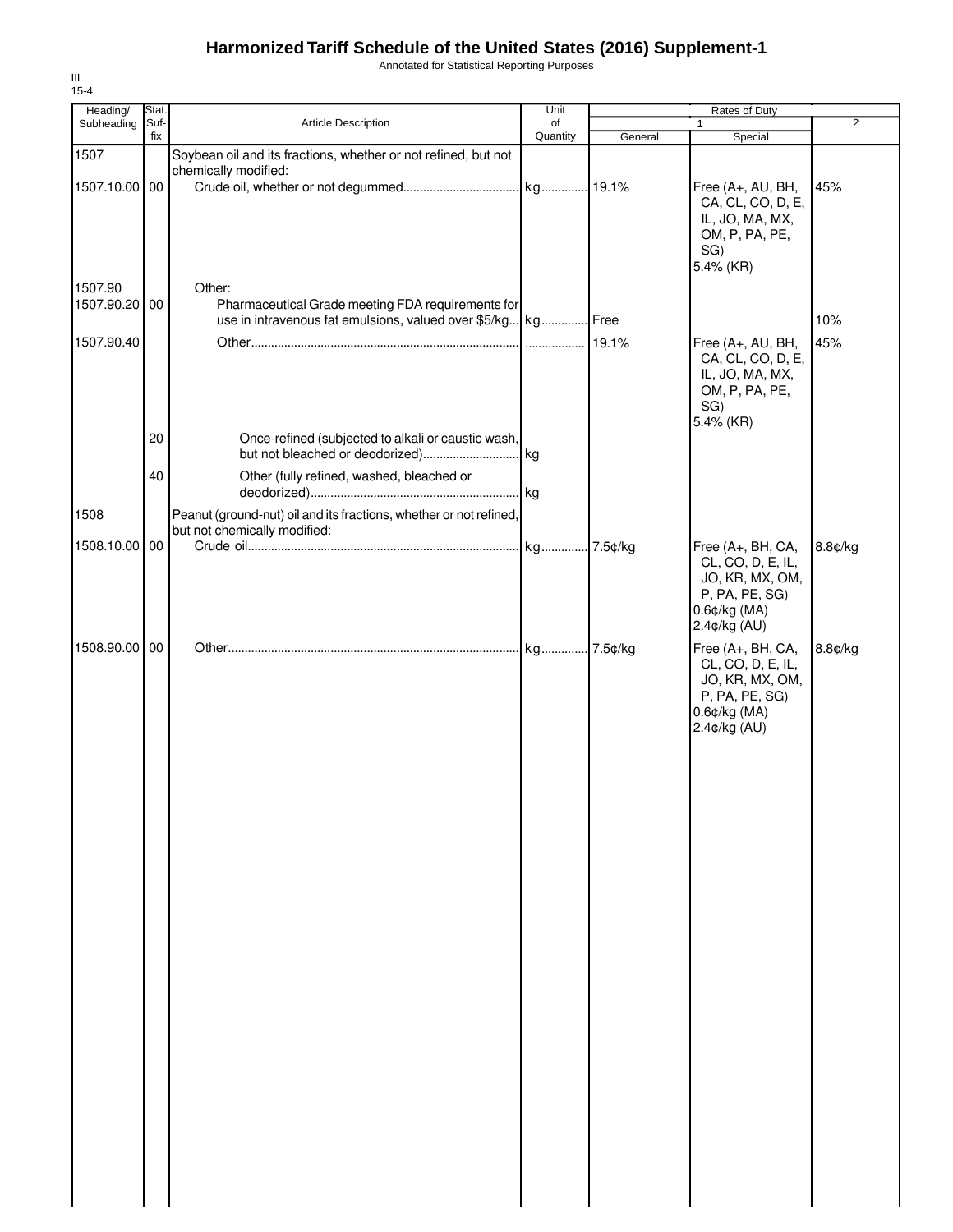Annotated for Statistical Reporting Purposes

| Heading/      | Stat.       |                                                                                                                                                                                                                 | Unit           |                                       | Rates of Duty                                                                                    |                                          |
|---------------|-------------|-----------------------------------------------------------------------------------------------------------------------------------------------------------------------------------------------------------------|----------------|---------------------------------------|--------------------------------------------------------------------------------------------------|------------------------------------------|
| Subheading    | Suf-<br>fix | <b>Article Description</b>                                                                                                                                                                                      | of<br>Quantity | General                               | $\mathbf{1}$<br>Special                                                                          | 2                                        |
| 1509          |             | Olive oil and its fractions, whether or not refined, but not                                                                                                                                                    |                |                                       |                                                                                                  |                                          |
| 1509.10       |             | chemically modified:<br>Virgin:                                                                                                                                                                                 |                |                                       |                                                                                                  |                                          |
| 1509.10.20    |             | Weighing with the immediate container under 18 kg                                                                                                                                                               | .              | 5¢/kg on<br>contents and<br>container | Free (A, AU, BH,<br>CA, CL, CO, D, E,<br>IL, JO, KR, MA,<br>MX, OM, P, PA,<br>PE, SG)            | 17.6¢/kg on<br>contents and<br>container |
|               |             | Certified organic:                                                                                                                                                                                              |                |                                       |                                                                                                  |                                          |
|               | 30          |                                                                                                                                                                                                                 |                |                                       |                                                                                                  |                                          |
|               | 40          | Other:                                                                                                                                                                                                          |                |                                       |                                                                                                  |                                          |
|               | 50          |                                                                                                                                                                                                                 |                |                                       |                                                                                                  |                                          |
|               | 60          |                                                                                                                                                                                                                 |                |                                       |                                                                                                  |                                          |
| 1509.10.40    |             |                                                                                                                                                                                                                 |                | $3.4$ ¢/kg                            | Free (A, AU, BH,<br>CA, CL, CO, D, E,<br>IL, JO, KR, MA,<br>MX, OM, P, PA,<br>PE, SG)            | 14.3¢/kg                                 |
|               | 30          | Certified organic:                                                                                                                                                                                              |                |                                       |                                                                                                  |                                          |
|               | 40          |                                                                                                                                                                                                                 |                |                                       |                                                                                                  |                                          |
|               |             | Other:                                                                                                                                                                                                          |                |                                       |                                                                                                  |                                          |
|               | 50          |                                                                                                                                                                                                                 |                |                                       |                                                                                                  |                                          |
| 1509.90       | 60          | Other:                                                                                                                                                                                                          |                |                                       |                                                                                                  |                                          |
| 1509.90.20    | 00          | Weighing with the immediate container under 18 kg kg                                                                                                                                                            |                | 5¢/kg on<br>contents and<br>container | Free (A, AU, BH,<br>CA, CL, CO, D, E,<br>IL, JO, KR, MA,<br>MX, OM, P, PA,                       | 17.6¢/kg on<br>contents and<br>container |
| 1509.90.40 00 |             |                                                                                                                                                                                                                 |                |                                       | PE, SG)<br>Free (A, AU, BH,<br>CA, CL, CO, D, E,<br>IL, JO, KR, MA,<br>MX, OM, P, PA,<br>PE, SG) | 14.3¢/kg                                 |
| 1510.00       |             | Other oils and their fractions, obtained solely from olives,<br>whether or not refined, but not chemically modified, including<br>blends of these oils and fractions with oils or fractions of<br>heading 1509: |                |                                       |                                                                                                  |                                          |
| 1510.00.20 00 |             |                                                                                                                                                                                                                 |                |                                       |                                                                                                  | Free                                     |
| 1510.00.40 00 |             | Other:<br>Weighing with the immediate container under 18 kg kg                                                                                                                                                  |                | 5¢/ka on<br>contents and<br>container | Free (A, AU, BH,<br>CA, CL, CO, D, E,<br>IL, JO, KR, MA,<br>MX, OM, P, PA,<br>PE, SG)            | 17.6¢/kg on<br>contents and<br>container |
| 1510.00.60 00 |             |                                                                                                                                                                                                                 |                |                                       | Free (A, AU, BH,<br>CA, CL, CO, D, E,<br>IL, JO, KR, MA,<br>MX, OM, P, PA,                       | 14.3¢/kg                                 |
|               |             |                                                                                                                                                                                                                 |                |                                       | PE, SG)                                                                                          |                                          |
| 1511          |             | Palm oil and its fractions, whether or not refined, but not<br>chemically modified:                                                                                                                             |                |                                       |                                                                                                  |                                          |
| 1511.10.00 00 |             |                                                                                                                                                                                                                 |                |                                       |                                                                                                  | Free                                     |
| 1511.90.00 00 |             |                                                                                                                                                                                                                 |                |                                       |                                                                                                  | Free                                     |
|               |             |                                                                                                                                                                                                                 |                |                                       |                                                                                                  |                                          |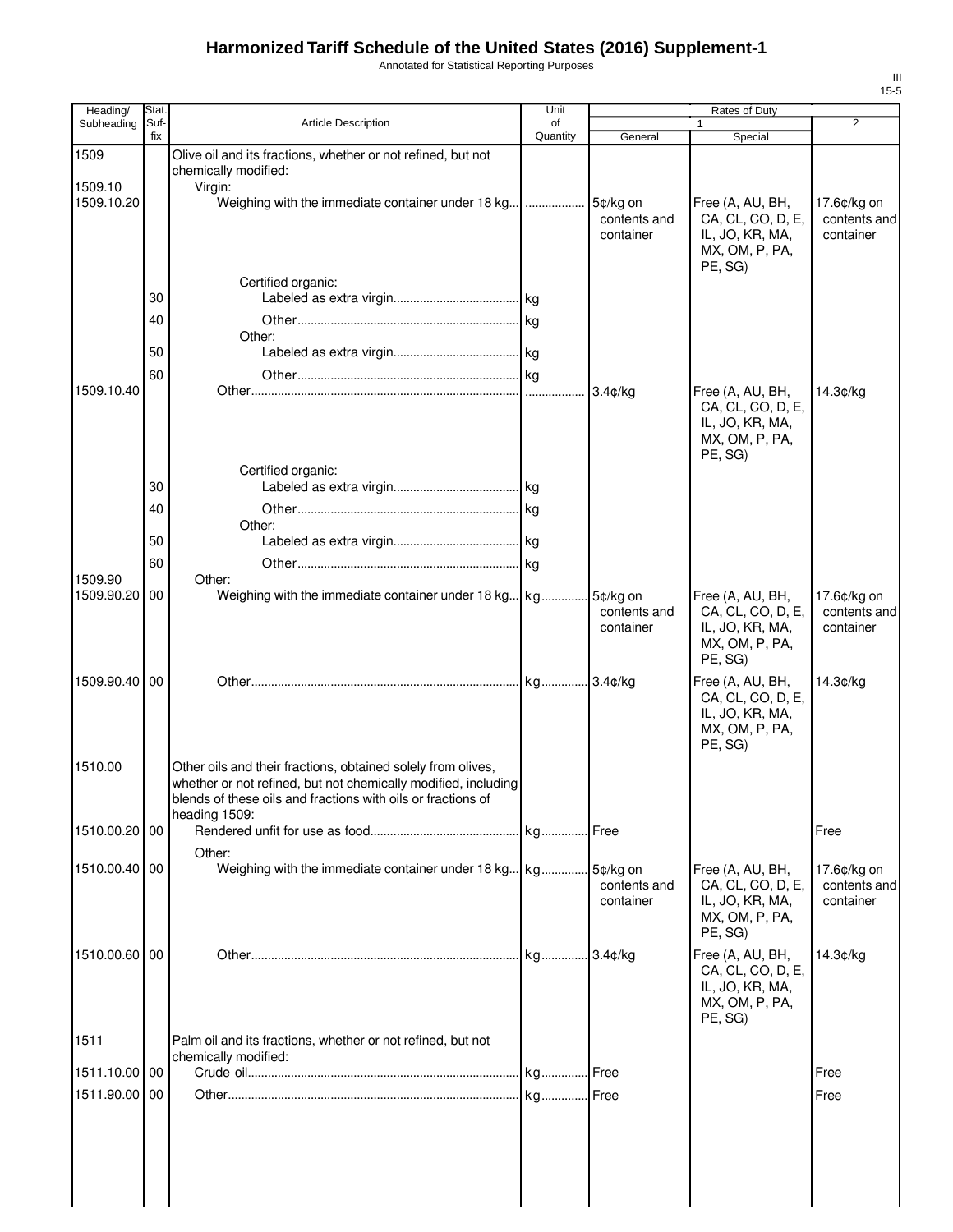Annotated for Statistical Reporting Purposes

| Heading/      | Stat.       |                                                                                                                                                                                       | Unit           |                   | Rates of Duty                                                                          |                 |
|---------------|-------------|---------------------------------------------------------------------------------------------------------------------------------------------------------------------------------------|----------------|-------------------|----------------------------------------------------------------------------------------|-----------------|
| Subheading    | Suf-<br>fix | Article Description                                                                                                                                                                   | of<br>Quantity | General           | $\mathbf{1}$<br>Special                                                                | $\overline{2}$  |
| 1512          |             | Sunflower-seed, safflower or cottonseed oil, and fractions<br>thereof, whether or not refined, but not chemically modified:<br>Sunflower-seed or safflower oil and fractions thereof: |                |                   |                                                                                        |                 |
| 1512.11.00    |             |                                                                                                                                                                                       |                | $1.7$ ¢/kg + 3.4% | Free (A+, AU, BH,<br>CA, CL, CO, D, E,<br>IL, JO, KR, MA,<br>MX, OM, P, PA,<br>PE, SG) | $9.9¢/kg + 20%$ |
|               | 20          |                                                                                                                                                                                       |                |                   |                                                                                        |                 |
|               | 40          |                                                                                                                                                                                       |                |                   |                                                                                        |                 |
| 1512.19.00    |             |                                                                                                                                                                                       |                |                   | Free (A+, AU, BH,<br>CA, CL, CO, D, E,<br>IL, JO, KR, MA,<br>MX, OM, P, PA,<br>PE, SG) | $9.9¢/kg + 20%$ |
|               | 20          |                                                                                                                                                                                       |                |                   |                                                                                        |                 |
|               | 40          |                                                                                                                                                                                       |                |                   |                                                                                        |                 |
| 1512.21.00 00 |             | Cottonseed oil and its fractions:<br>Crude oil, whether or not gossypol has been                                                                                                      |                |                   |                                                                                        |                 |
|               |             |                                                                                                                                                                                       |                |                   | Free (A+, AU, BH,<br>CA, CL, CO, D, E,<br>IL, JO, KR, MA,<br>MX, OM, P, PA,<br>PE, SG) | $6.6$ ¢/kg      |
| 1512.29.00    |             |                                                                                                                                                                                       |                | 5.6¢/kg           | Free (A+, AU, BH,<br>CA, CL, CO, D, E,<br>IL, JO, KR, MA,<br>MX, OM, P, PA,<br>PE, SG) | $6.6$ ¢/kg      |
|               | 20          | Once-refined (subjected to alkalai or caustic wash,                                                                                                                                   |                |                   |                                                                                        |                 |
|               | 40          | Other (fully refined, washed, bleached or                                                                                                                                             |                |                   |                                                                                        |                 |
| 1513          |             | Coconut (copra), palm kernel or babassu oil, and fractions<br>thereof, whether or not refined, but not chemically modified:<br>Coconut (copra) oil and its fractions:                 |                |                   |                                                                                        |                 |
| 1513.11.00 00 |             |                                                                                                                                                                                       |                |                   |                                                                                        | 4.4¢/kg         |
| 1513.19.00 00 |             |                                                                                                                                                                                       |                |                   |                                                                                        | 4.4¢/kg         |
|               |             | Palm kernel or babassu oil and fractions thereof:                                                                                                                                     |                |                   |                                                                                        |                 |
| 1513.21.00 00 |             |                                                                                                                                                                                       |                | Free              |                                                                                        | 2.2¢/kg         |
| 1513.29.00 00 |             |                                                                                                                                                                                       |                | Free              |                                                                                        | 2.2¢/kg         |
|               |             |                                                                                                                                                                                       |                |                   |                                                                                        |                 |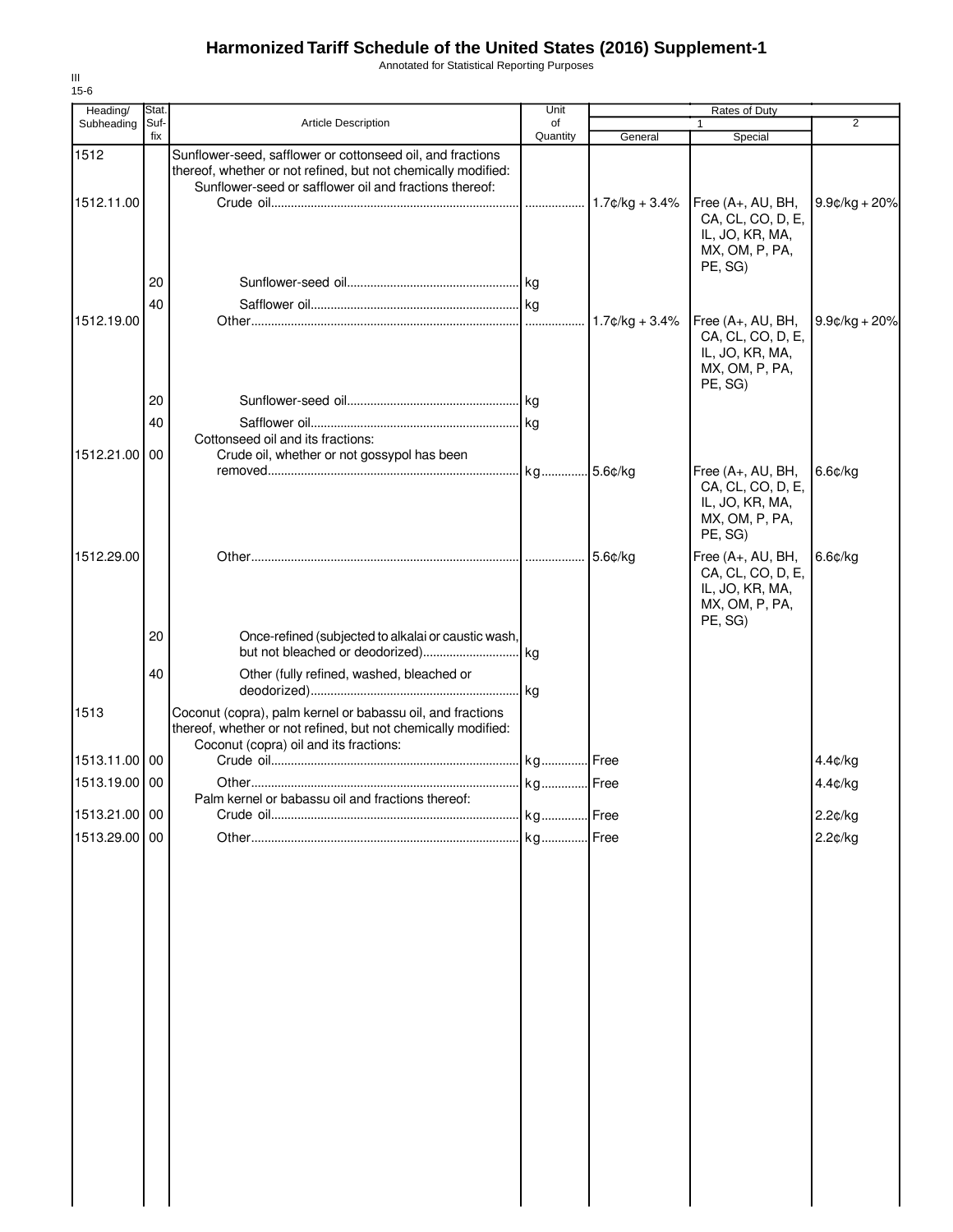Annotated for Statistical Reporting Purposes

| Heading/      | Stat.       |                                                                                                                                                                        | Unit           |         | Rates of Duty                                                                          |                |
|---------------|-------------|------------------------------------------------------------------------------------------------------------------------------------------------------------------------|----------------|---------|----------------------------------------------------------------------------------------|----------------|
| Subheading    | Suf-<br>fix | Article Description                                                                                                                                                    | of<br>Quantity | General | 1<br>Special                                                                           | $\overline{2}$ |
| 1514          |             | Rapeseed, colza or mustard oil, and fractions thereof, whether<br>or not refined, but not chemically modified:<br>Low erucic acid rape or colza oil and its fractions: |                |         |                                                                                        |                |
| 1514.11.00 00 |             |                                                                                                                                                                        |                |         | Free (A+, AU, BH,<br>CA, CL, CO, D, E,<br>IL, JO, KR, MA,<br>MX, OM, P, PA,<br>PE, SG) | 22.5%          |
| 1514.19.00 00 |             |                                                                                                                                                                        |                |         | Free (A+, AU, BH,<br>CA, CL, CO, D, E,<br>IL, JO, KR, MA,<br>MX, OM, P, PA,<br>PE, SG) | 22.5%          |
| 1514.91       |             | Other:<br>Crude oil:                                                                                                                                                   |                |         |                                                                                        |                |
| 1514.91.10 00 |             | Imported to be used in the manufacture of rubber                                                                                                                       |                |         |                                                                                        |                |
|               |             |                                                                                                                                                                        |                |         |                                                                                        | 1.8¢/kg        |
| 1514.91.90    |             |                                                                                                                                                                        |                | 6.4%    | Free (A+, AU, BH,<br>CA, CL, CO, D, E,<br>IL, JO, KR, MA,<br>MX, OM, P, PA,<br>PE, SG) | 22.5%          |
|               | 10          |                                                                                                                                                                        |                |         |                                                                                        |                |
| 1514.99       | 20          | Other:                                                                                                                                                                 |                |         |                                                                                        |                |
| 1514.99.10 00 |             | Imported to be used in the manufacture of rubber<br>Other:                                                                                                             |                |         |                                                                                        | 1.8¢/kg        |
| 1514.99.50    |             |                                                                                                                                                                        |                |         | Free (A+, AU, BH,<br>CA, CL, CO, D, E,<br>IL, JO, KR, MA,<br>MX, OM, P, PA,<br>PE, SG) | 9.92¢/kg       |
|               | 10          | Rape or colza oil and its fractions kg                                                                                                                                 |                |         |                                                                                        |                |
| 1514.99.90    | 20          | Mustard seed oil and its fractions kg                                                                                                                                  |                | 6.4%    | Free (A+, AU, BH,<br>CA, CL, CO, D, E,<br>IL, JO, KR, MA,<br>MX, OM, P, PA,            | 22.5%          |
|               |             |                                                                                                                                                                        |                |         | PE, SG)                                                                                |                |
|               | 10<br>20    | Rape or colza oil and its fractions kg<br>Mustard seed oil and its fractions kg                                                                                        |                |         |                                                                                        |                |
|               |             |                                                                                                                                                                        |                |         |                                                                                        |                |
|               |             |                                                                                                                                                                        |                |         |                                                                                        |                |
|               |             |                                                                                                                                                                        |                |         |                                                                                        |                |
|               |             |                                                                                                                                                                        |                |         |                                                                                        |                |
|               |             |                                                                                                                                                                        |                |         |                                                                                        |                |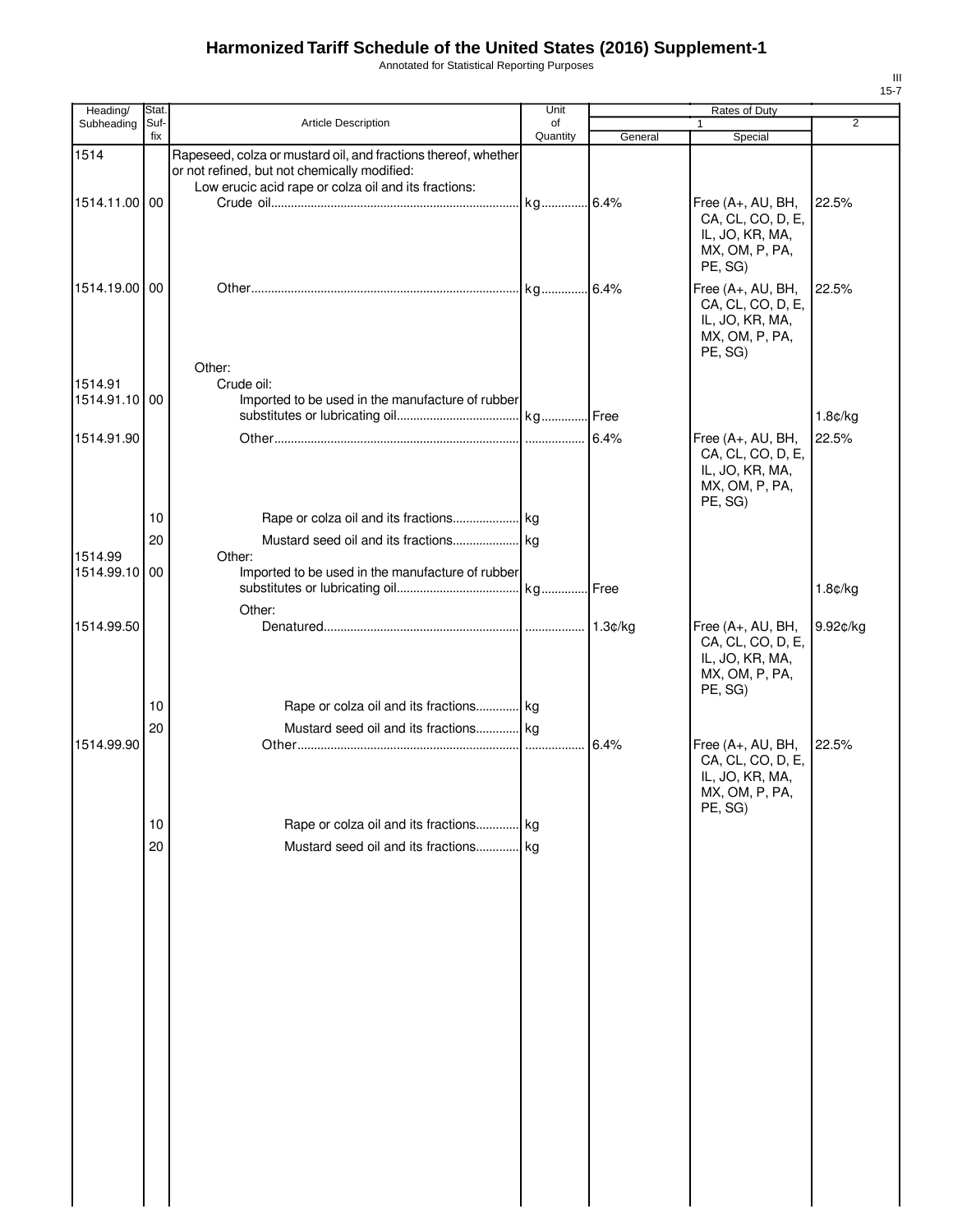Annotated for Statistical Reporting Purposes

| Stat. |                                                                                                                                                                  | Unit                                                                                                   |                                                           | Rates of Duty                                                                          | $\overline{2}$ |
|-------|------------------------------------------------------------------------------------------------------------------------------------------------------------------|--------------------------------------------------------------------------------------------------------|-----------------------------------------------------------|----------------------------------------------------------------------------------------|----------------|
| fix   |                                                                                                                                                                  | Quantity                                                                                               | General                                                   | Special                                                                                |                |
|       | Other fixed vegetable fats and oils (including jojoba oil) and<br>their fractions, whether or not refined, but not chemically<br>modified:                       |                                                                                                        |                                                           |                                                                                        |                |
|       |                                                                                                                                                                  |                                                                                                        |                                                           | Free (A+, AU, BH,<br>CA, CL, CO, D, E,<br>IL, JO, KR, MA,<br>MX, OM, P, PA,<br>PE, SG) | 9.9¢/kg        |
|       |                                                                                                                                                                  |                                                                                                        |                                                           | Free (A+, AU, BH,<br>CA, CL, CO, D, E,<br>IL, JO, KR, MA,<br>MX, OM, P, PA,<br>PE, SG) | $9.9$ ¢/kg     |
|       |                                                                                                                                                                  |                                                                                                        |                                                           | Free (A+, AU, BH,<br>CA, CL, CO, D, E,<br>IL, JO, KR, MA,<br>MX, OM, P, PA,<br>PE, SG) | 20%            |
|       |                                                                                                                                                                  |                                                                                                        |                                                           | Free (A+, AU, BH,<br>CA, CL, CO, D, E,<br>IL, JO, KR, MA,<br>MX, OM, P, PA,<br>PE, SG) | 20%            |
|       |                                                                                                                                                                  |                                                                                                        |                                                           |                                                                                        |                |
| 40    | Other (fully refined, washed, bleached or                                                                                                                        |                                                                                                        |                                                           |                                                                                        |                |
|       |                                                                                                                                                                  |                                                                                                        |                                                           |                                                                                        | 6.6¢/kg        |
|       |                                                                                                                                                                  |                                                                                                        |                                                           | Free (A, AU, BH,<br>CA, CL, CO, D, E,<br>IL, JO, KR, MA,<br>MX, OM, P, PA,<br>PE, SG)  | $6.6$ ¢/kg     |
|       |                                                                                                                                                                  |                                                                                                        |                                                           |                                                                                        | Free           |
|       |                                                                                                                                                                  |                                                                                                        |                                                           | Free (A, AU, BH,<br>CA, CL, CO, D, E,<br>IL, JO, KR, MA,<br>MX, OM, P, PA,<br>PE, SG)  | 20%            |
|       |                                                                                                                                                                  |                                                                                                        | 3.2%                                                      | Free (A, AU, BH,<br>CA, CL, CO, D, E,<br>IL, JO, KR, MA,<br>MX, OM, P, PA,<br>PE, SG)  | 20%            |
| 10    |                                                                                                                                                                  | kg                                                                                                     |                                                           |                                                                                        |                |
| 90    |                                                                                                                                                                  |                                                                                                        |                                                           |                                                                                        |                |
|       | Suf-<br>1515.11.00 00<br>1515.19.00 00<br>1515.21.00 00<br>1515.29.00<br>20<br>1515.30.00<br>00<br>1515.50.00 00<br>1515.90.21 00<br>1515.90.60 00<br>1515.90.80 | Article Description<br>Linseed oil and its fractions:<br>Corn (maize) oil and its fractions:<br>Other: | of<br>Once-refined (subjected to alkalai or caustic wash, | kg 2.3%                                                                                |                |

III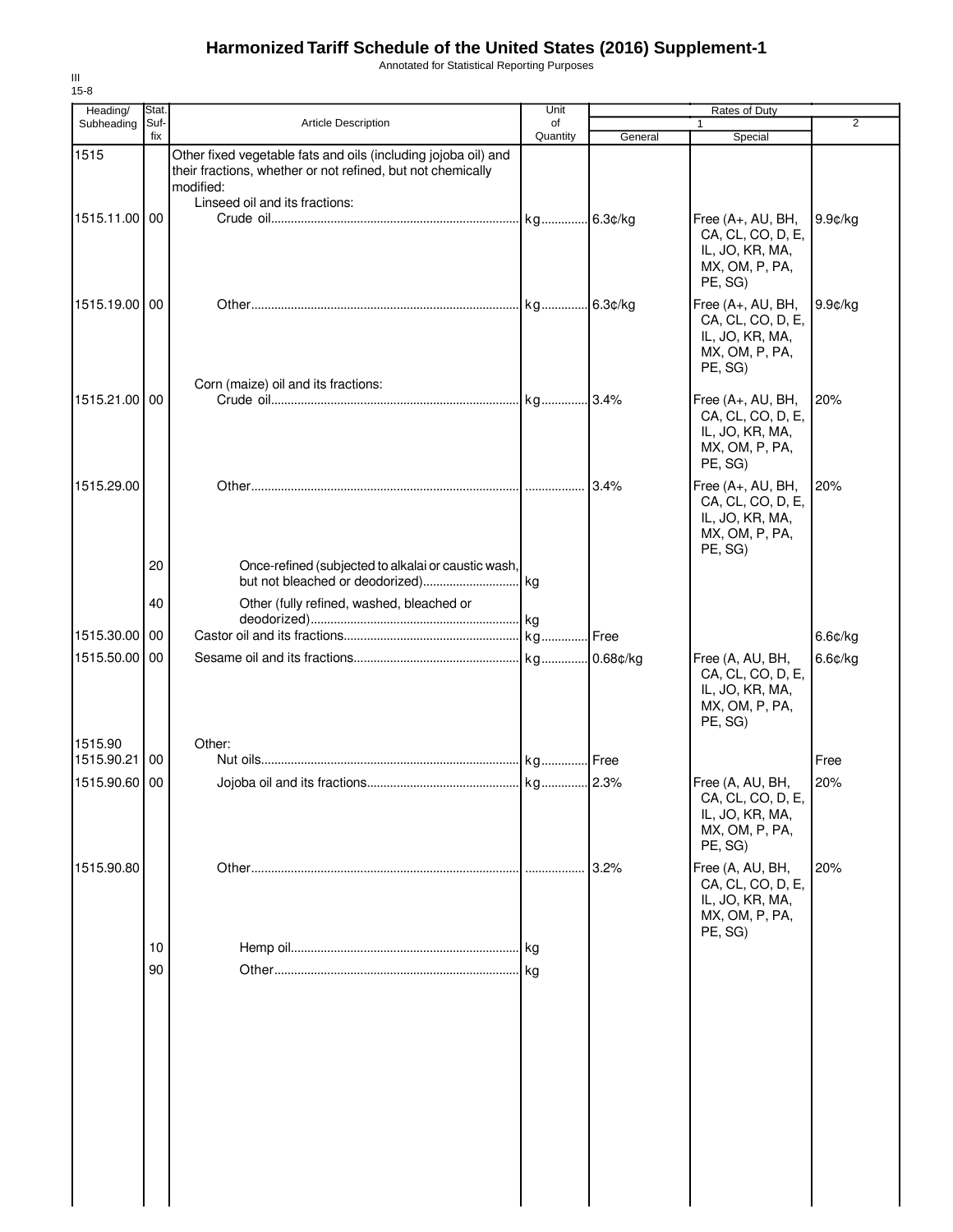Annotated for Statistical Reporting Purposes

| Heading/                 | Stat.       |                                                                                                                                                                                                                       | Unit           |         | Rates of Duty                                                                                  |                |
|--------------------------|-------------|-----------------------------------------------------------------------------------------------------------------------------------------------------------------------------------------------------------------------|----------------|---------|------------------------------------------------------------------------------------------------|----------------|
| Subheading               | Suf-<br>fix | <b>Article Description</b>                                                                                                                                                                                            | of<br>Quantity | General | $\mathbf{1}$<br>Special                                                                        | $\overline{2}$ |
| 1516                     |             | Animal or vegetable fats and oils and their fractions, partly or<br>wholly hydrogenated, inter-esterified, re-esterified or<br>elaidinized, whether or not refined, but not further prepared:                         |                |         |                                                                                                |                |
| 1516.10.00 00            |             |                                                                                                                                                                                                                       |                |         | Free (A, AU, BH,<br>CA, CL, CO, D, E,<br>IL, JO, KR, MA,<br>MX, OM, P, PA,<br>PE, SG)          | 11¢/kg         |
| 1516.20<br>1516.20.10 00 |             | Vegetable fats and oils and their fractions:                                                                                                                                                                          |                |         | Free (A+, AU, BH,<br>CA, CL, CO, D, E,<br>IL, JO, KR, MA,<br>MX, OM, P, PA,<br>PE, SG)         | 12.5%          |
| 1516.20.90 00            |             |                                                                                                                                                                                                                       |                |         | Free (A+, AU, BH,<br>CA, CL, CO, D, E,<br>IL, JO, KR, MA,<br>MX, OM, P, PA,<br>PE, SG)         | 11¢/kg         |
| 1517                     |             | Margarine; edible mixtures or preparations of animal or<br>vegetable fats or oils or of fractions of different fats or oils of<br>this chapter, other than edible fats or oils or their fractions of<br>heading 1516: |                |         |                                                                                                |                |
| 1517.10.00 00            |             |                                                                                                                                                                                                                       |                |         | Free (A+, AU, BH,<br>CA, CL, CO, D, E,<br>IL, JO, KR, MA,<br>MX, OM, P, PA,<br>PE, SG)         | 31¢/kg         |
| 1517.90                  |             | Other:<br>Artificial mixtures of two or more of the products<br>provided for in headings 1501 to 1515, inclusive:                                                                                                     |                |         |                                                                                                |                |
| 1517.90.10               |             | Containing 5 percent or more by weight of soybean                                                                                                                                                                     |                | 18%     | Free (A, AU, BH,<br>CA, CL, CO, D, E,<br>IL, JO, MA, MX,<br>OM, P, PA, PE,<br>SG)<br>5.1% (KR) | 45%            |
|                          | 20          | Baking or frying fats:                                                                                                                                                                                                |                |         |                                                                                                |                |
|                          | 40          |                                                                                                                                                                                                                       |                |         |                                                                                                |                |
|                          | 60<br>80    |                                                                                                                                                                                                                       |                |         |                                                                                                |                |
| 1517.90.20               |             |                                                                                                                                                                                                                       |                | 8%      | Free (A, AU, BH,<br>CA, CL, CO, D, E,<br>IL, JO, KR, MA,<br>MX, OM, P, PA,<br>PE, SG)          | 25%            |
|                          | 20          | Baking or frying fats:                                                                                                                                                                                                | kg             |         |                                                                                                |                |
|                          | 40          |                                                                                                                                                                                                                       |                |         |                                                                                                |                |
|                          | 60<br>80    |                                                                                                                                                                                                                       | kg<br>kg       |         |                                                                                                |                |
|                          |             |                                                                                                                                                                                                                       |                |         |                                                                                                |                |
|                          |             |                                                                                                                                                                                                                       |                |         |                                                                                                |                |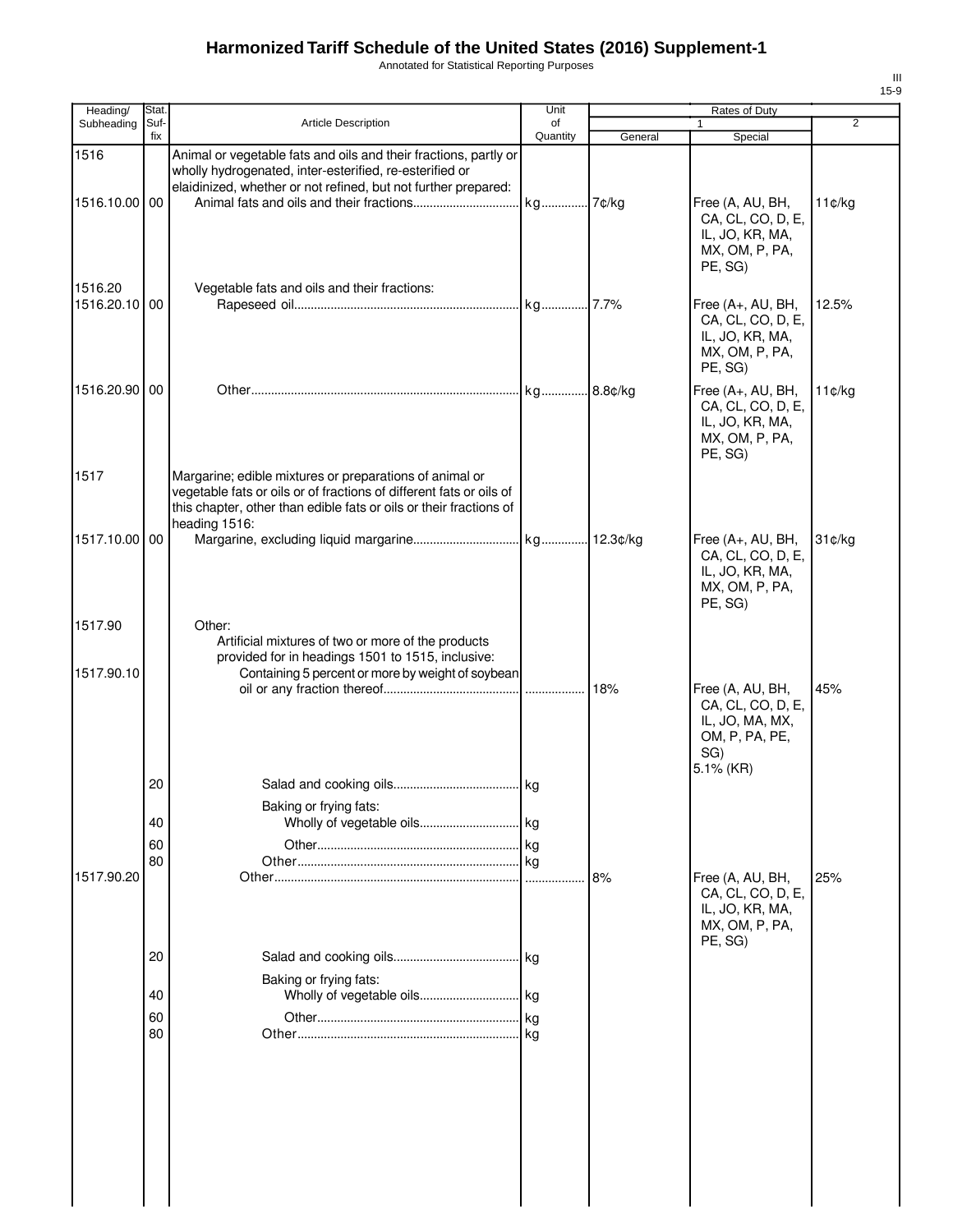Annotated for Statistical Reporting Purposes

| Heading/                         | Stat.                |                                                                                                                                                                                                                                               | Unit           |          | Rates of Duty                                                                                                                                                                                                                                                                                                                              |          |
|----------------------------------|----------------------|-----------------------------------------------------------------------------------------------------------------------------------------------------------------------------------------------------------------------------------------------|----------------|----------|--------------------------------------------------------------------------------------------------------------------------------------------------------------------------------------------------------------------------------------------------------------------------------------------------------------------------------------------|----------|
| Subheading                       | Suf-<br>fix          | Article Description                                                                                                                                                                                                                           | of<br>Quantity | General  | $\mathbf{1}$<br>Special                                                                                                                                                                                                                                                                                                                    | 2        |
| 1517 (con.)<br>1517.90<br>(con.) |                      | Margarine; edible mixtures or preparations of animal or<br>vegetable fats or oils or of fractions of different fats or oils of<br>this chapter, other than edible fats or oils or their fractions of<br>heading 1516: (con.)<br>Other: (con.) |                |          |                                                                                                                                                                                                                                                                                                                                            |          |
| 1517.90.45 00                    |                      | Other:<br>Dairy products described in additional U.S. note<br>1 to chapter 4:<br>Described in general note 15 of the tariff<br>schedule and entered pursuant to its                                                                           |                |          |                                                                                                                                                                                                                                                                                                                                            |          |
| 1517.90.50 00                    |                      |                                                                                                                                                                                                                                               |                |          | Free (A+, AU, BH,<br>CA, CL, CO, D, E,<br>IL, JO, MA, MX,<br>OM, P, PA, PE,<br>SG)<br>5.5¢/kg (KR)                                                                                                                                                                                                                                         | 11¢/kg   |
|                                  |                      | Described in additional U.S. note 10 to chapter<br>4 and entered pursuant to its provisions                                                                                                                                                   | kg<br>kg cmsc  | 11¢/kg   | Free (A+, AU, BH,<br>CA, CL, CO, D, E,<br>IL, JO, KR, MA,<br>OM, P, PA, PE,<br>SG)                                                                                                                                                                                                                                                         | 11¢/kg   |
| 1517.90.60 00                    |                      |                                                                                                                                                                                                                                               | kg<br>kg cmsc  | 34.2¢/kg | Free (BH, CL, JO,<br>MX, SG)<br>22.8¢/kg (PA)<br>30.7¢/kg (P)<br>See 9912.04.30,<br>9912.04.40 (MA)<br>See 9913.04.25<br>(AU)<br>See 9915.04.30,<br>9915.04.40,<br>9915.04.64 (P+)<br>See 9916.04.30,<br>9916.04.40 (OM)<br>See 9917.04.20,<br>9917.04.28 (PE)<br>See 9918.04.60,<br>9918.04.68 (CO)<br>See 9920.04.10,<br>9920.04.18 (KR) | 40.2¢/kg |
| 1517.90.90                       | 15<br>25<br>85<br>90 | Partially hydrogenated salad and cooking<br>Cottonseed oil, wholly hydrogenated kg<br>1/ See subheadings 9904.04.50-9904.05.01.                                                                                                               |                | 8.8¢/kg  | Free (A+, AU, BH,<br>CA, CL, CO, D, E,<br>IL, JO, KR, MA,<br>MX, OM, P, PA,<br>PE, SG)                                                                                                                                                                                                                                                     | 11¢/kg   |